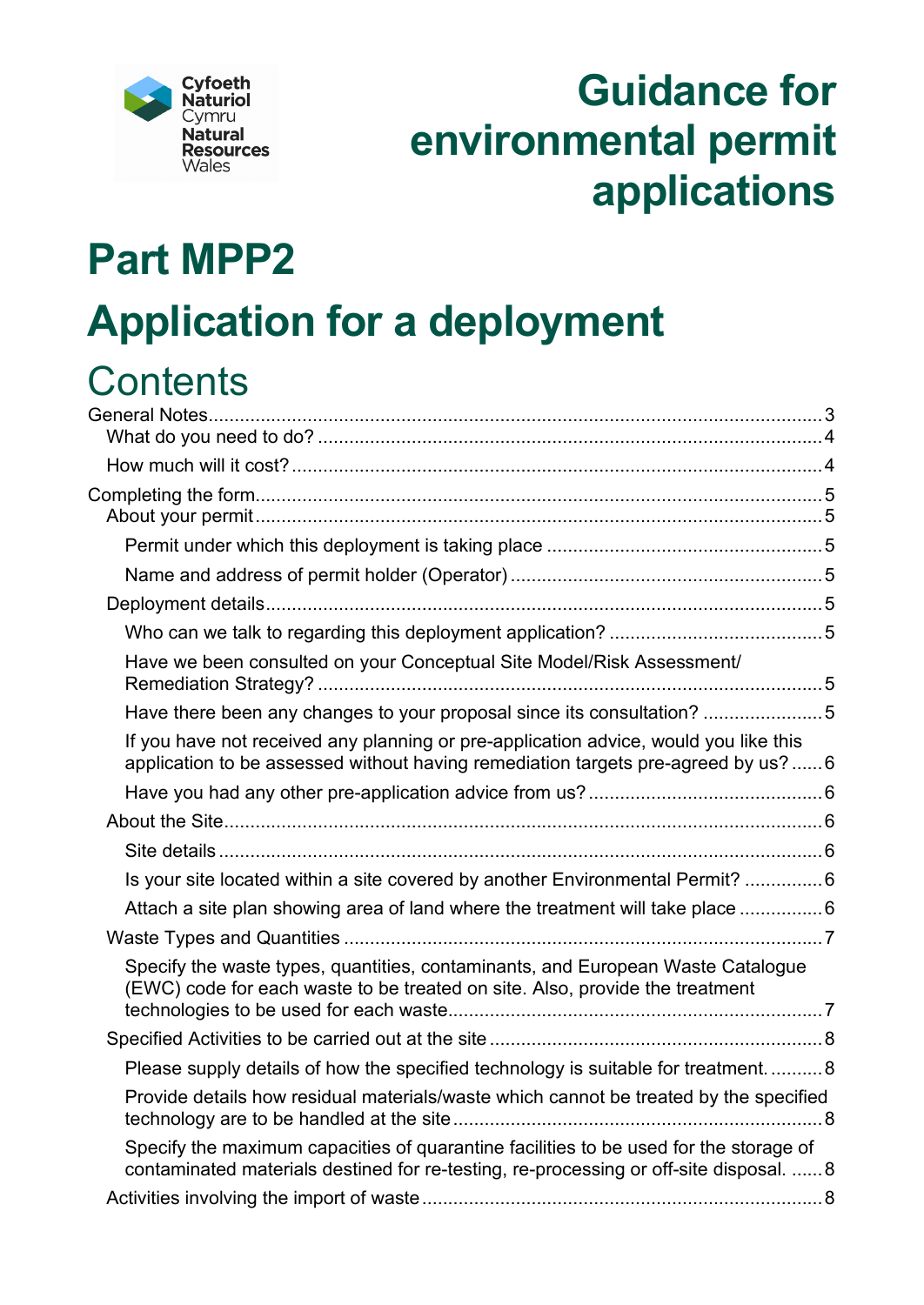| Please supply details of the procedures to be adopted at the site to ensure that only<br>those materials that are treatable with the specified technology will be treated9                                                                                          |
|---------------------------------------------------------------------------------------------------------------------------------------------------------------------------------------------------------------------------------------------------------------------|
|                                                                                                                                                                                                                                                                     |
| What is the duration (specified period) that this deployment form is required for? 9                                                                                                                                                                                |
|                                                                                                                                                                                                                                                                     |
| Please provide the name and contact details for the technically competent manager                                                                                                                                                                                   |
| Provide information on the site supervision plan for your technically competent<br>manager. Specify what treatment methods can be operated unsupervised and provide                                                                                                 |
|                                                                                                                                                                                                                                                                     |
| Please provide a conceptual site model (CSM) which identifies all plausible pollution<br>linkages (source-pathway-receptor relationships) and potential impacts to the local<br>environment which could arise as a result of the proposed treatment activities.  10 |
|                                                                                                                                                                                                                                                                     |
|                                                                                                                                                                                                                                                                     |
| Please provide details of any site specific measures needed to control/minimise<br>emissions, and prevent pollution of the environment and/or harm to human health                                                                                                  |
|                                                                                                                                                                                                                                                                     |
| Provide a site specific monitoring plan for any emissions that may be generated by the                                                                                                                                                                              |
|                                                                                                                                                                                                                                                                     |
|                                                                                                                                                                                                                                                                     |
| Provide details of commissioning, operating and maintenance including<br>documentation and record-keeping to ensure that emissions from the process do not                                                                                                          |
|                                                                                                                                                                                                                                                                     |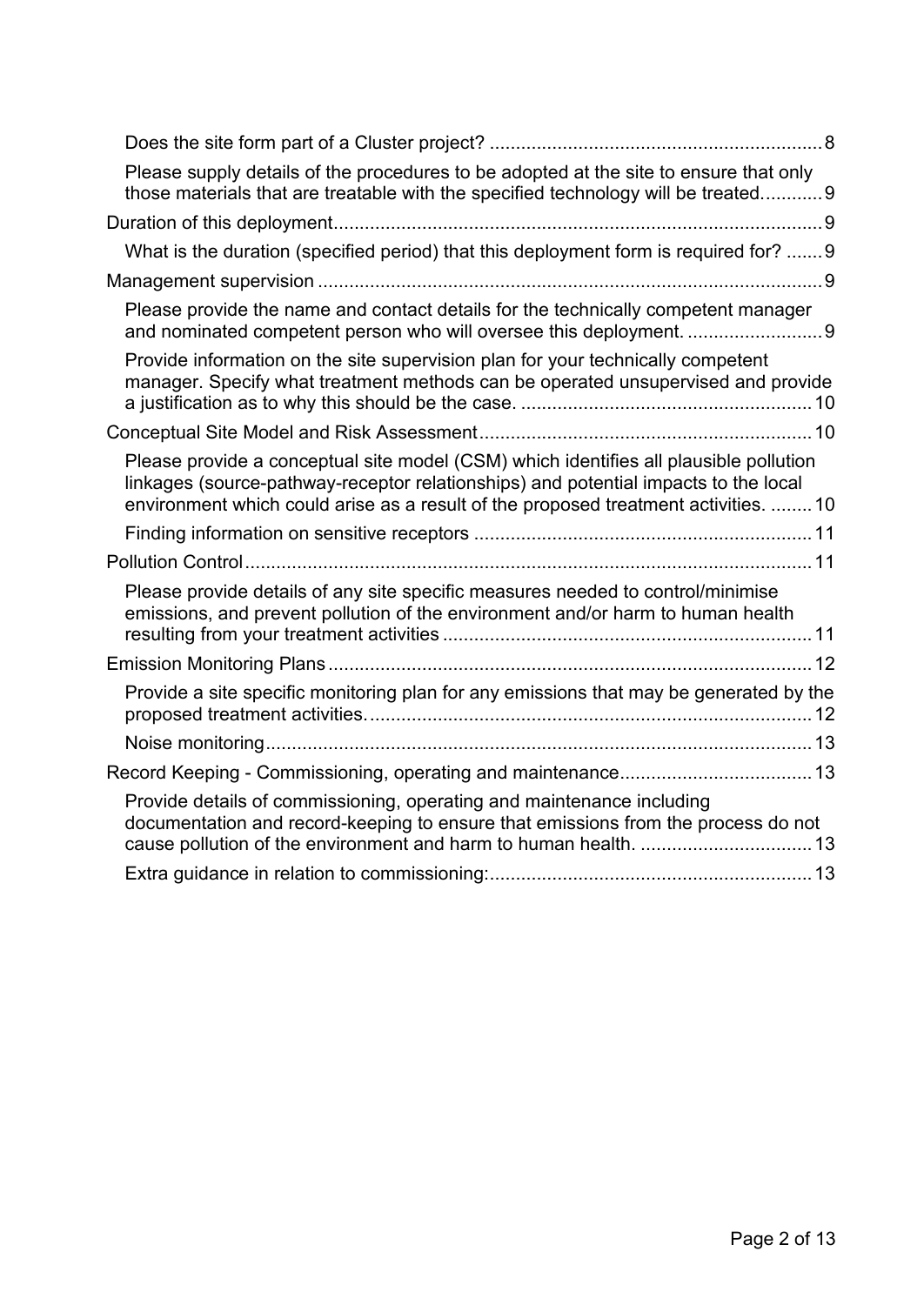## <span id="page-2-0"></span>**General Notes**

Please read these notes carefully before you fill in the forms. All relevant guidance documents can be found on our website or are available on request.

This guidance will help you complete application form MPP2 for mobile plant deployments where the operator holds a permit referring to:

- Standard Rules SR2008No27 Mobile plant for the treatment of soils and contaminated material, substances or products
- Bespoke mobile plant permit for the treatment of waste soils and contaminated material, substances or products
- Bespoke permit for treatment using mobile plant

Before you can use your mobile plant permit at a site, you must have filled in a deployment form and sent it to Natural Resources Wales with any necessary additional information. Only once Natural Resources Wales has given its agreement in writing to this deployment form can the waste operations start at the site.

The operations agreed under the deployment form are valid for 12 months from the date of commencement of the work on site. If you wish to continue operations after the 12 month period, you will need to submit a new deployment form and accompanying fee. Please note that the extended deployment application will be assessed against the definition of mobile plant. If it fails to meet this definition, then the deployment cannot be approved.

Once agreed in writing by Natural Resources Wales, the terms of this deployment form must be complied with. Amendments can be made to the details contained in this deployment form but can only be acted upon if Natural Resources Wales has first agreed to the amendment in writing.

The agreed deployment form is part of your mobile plant permit and so operating in breach of the agreed form or any other rule of your mobile plant permit could lead to Natural Resources Wales taking enforcement action. Our guidance ['How to Comply with your](https://naturalresources.wales/permits-and-permissions/environmental-permits/guidance-to-help-you-comply-with-your-environmental-permit/?lang=en)  [Environmental Permit'](https://naturalresources.wales/permits-and-permissions/environmental-permits/guidance-to-help-you-comply-with-your-environmental-permit/?lang=en) will help you to make sure that you do not breach any of your permit's rules.

You may submit as many deployment forms as you wish. This allows you, as the permit holder, to operate under the one mobile plant permit on as many sites as there are deployment forms agreed in writing with Natural Resources Wales. Only the mobile treatment processes specified in your mobile plant permit can be carried out.

Waste operations, including mobile plant deployments, may require planning consent. We recommend that you seek advice from your local planning authority before carrying out any waste operation.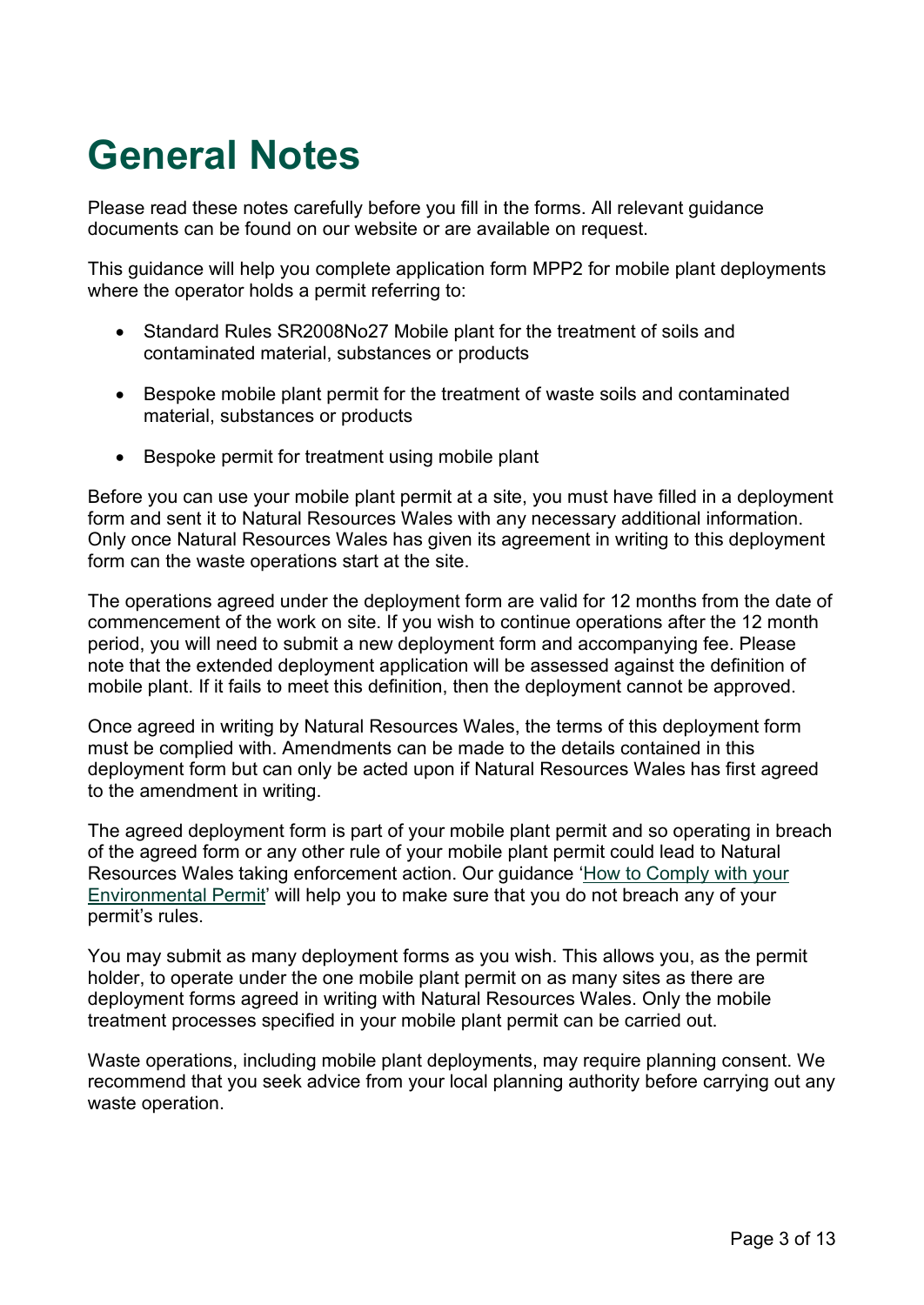## <span id="page-3-0"></span>**What do you need to do?**

The information you provide in the deployment form will help us decide if your proposed deployment can comply with the rules of your permit. It is important that you complete the form correctly as it will help us deal with your application more quickly.

When you make the application, please make sure you

- answer all the questions. If any of the questions do not apply to you, please write 'Not applicable' and give a justification. If you leave anything out, we may need to get in touch with you for the information and our decision may be delayed
- allow for at least 25 working days from the time your application is complete for us to make our assessment. The application will be considered complete when all documentation has been sent and you have paid the correct fee.

The application will be considered to be complete when all documentation has been sent and you have paid the correct fee.

If you carry out any waste operations including storage of waste without written confirmation that the deployment is agreed, you will be committing an offence of deposit of waste without a permit.

## <span id="page-3-1"></span>**How much will it cost?**

Details of the charges can be found in the ['Our Charges'](https://naturalresources.wales/about-us/what-we-do/how-we-regulate-you/our-charges/?lang=en) section on our website.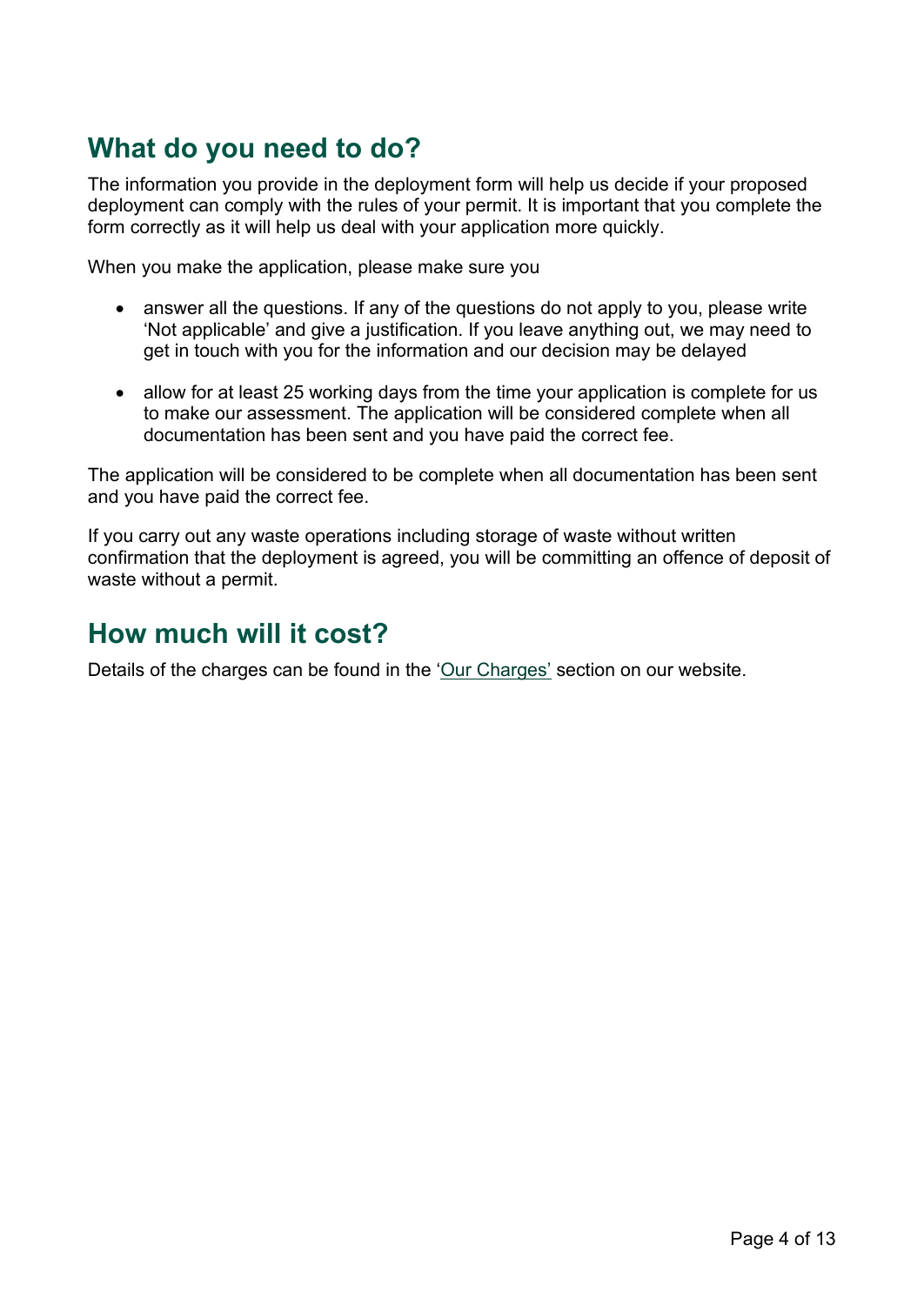# <span id="page-4-0"></span>**Completing the form**

## <span id="page-4-1"></span>**About your permit**

#### <span id="page-4-2"></span>**Permit under which this deployment is taking place**

Choose the option that applies, based on the type of permit you hold and the activity you want to do. The activity set out in the deployment must be in line with the extent of the activity/activities in the relevant permit. For example, the waste types, tonnages, treatment types etc.

Please provide the permit number under which the deployment is being made. We cannot agree a deployment unless a relevant permit is in force.

#### <span id="page-4-3"></span>**Name and address of permit holder (Operator)**

Please give the name and main address of the operator or the company, individual or organisation who is making the application.

#### <span id="page-4-5"></span>**Who can we talk to regarding this deployment application?**

Please provide details of the person who will be the contact for queries about the information in this deployment form. This could be the operator or a person acting on behalf of the operator such as a consultant. They should be able to answer queries about any of the information in the form or additional information such as the risk-assessments. We may also need to speak to them if any information or the fee is missing or incorrect. This will help us to ensure that the agreement of the deployment form is not unduly delayed.

## <span id="page-4-4"></span>**Deployment details**

#### **Have we been consulted on your Conceptual Site Model/Risk Assessment/ Remediation Strategy?**

This will help us to determine you application as quickly as possible. If you haven't consulted us already, we suggest you do so before making your deployment application

#### <span id="page-4-6"></span>**Have there been any changes to your proposal since its consultation?**

Please provide details of the changes to your proposal. If your proposal has changed, this may require further assessment and may extend the determination time.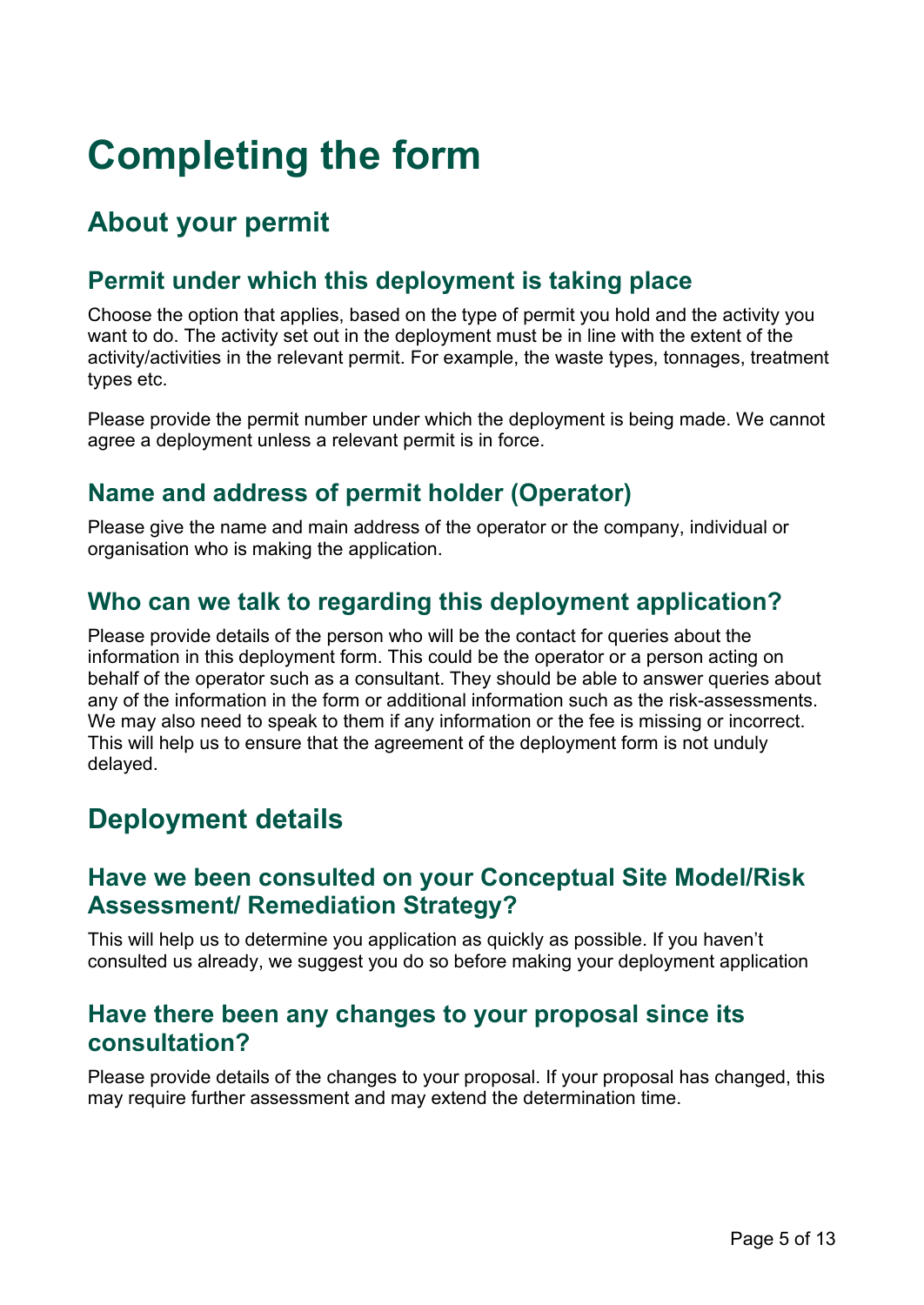#### <span id="page-5-0"></span>**If you have not received any planning or pre-application advice, would you like this application to be assessed without having remediation targets pre-agreed by us?**

Please note it is your responsibility to ensure remediation has been completed to a satisfactory state.

It is recommended that you contact us for pre-application advice prior to submitting your application. If you're a deployment notification under mobile plant, we can give you up to one hour's advice. This consultation is beneficial to you as it will help to ensure you have a complete application.

#### <span id="page-5-1"></span>**Have you had any other pre-application advice from us?**

If you have had any discussions with Natural Resources Wales concerning this deployment before the application was submitted, please provide the pre-application reference number.

## <span id="page-5-2"></span>**About the Site**

#### <span id="page-5-3"></span>**Site details**

Please give the site address where the treatment is to take place and a 12 figure Grid Reference of the centre of the site. Grid references can be found on [UK Grid Reference](http://www.gridreferencefinder.com/)  [Finder.](http://www.gridreferencefinder.com/)

#### <span id="page-5-4"></span>**Is your site located within a site covered by another Environmental Permit?**

Provide the name of the holders and the reference details of the existing permit. Check the existing permit for conditions, especially emission limits for compliance. If the proposed activity is operated in a way that it is a 'Directly Associated Activity' to the existing permit, then the existing permit would have to be varied to include the proposed activity.

#### <span id="page-5-5"></span>**Attach a site plan showing area of land where the treatment will take place**

You must provide an accurate and detailed site plan or plans.

It must show all the information listed below. We cannot accurately assess your application without this information:

- Operating site boundary (clearly outlined in red)
- Security and access arrangements (including additional details where alternative security, other than that specified in the licence is to be provided [for example containerised unit and buried pipework] - or where others are responsible for site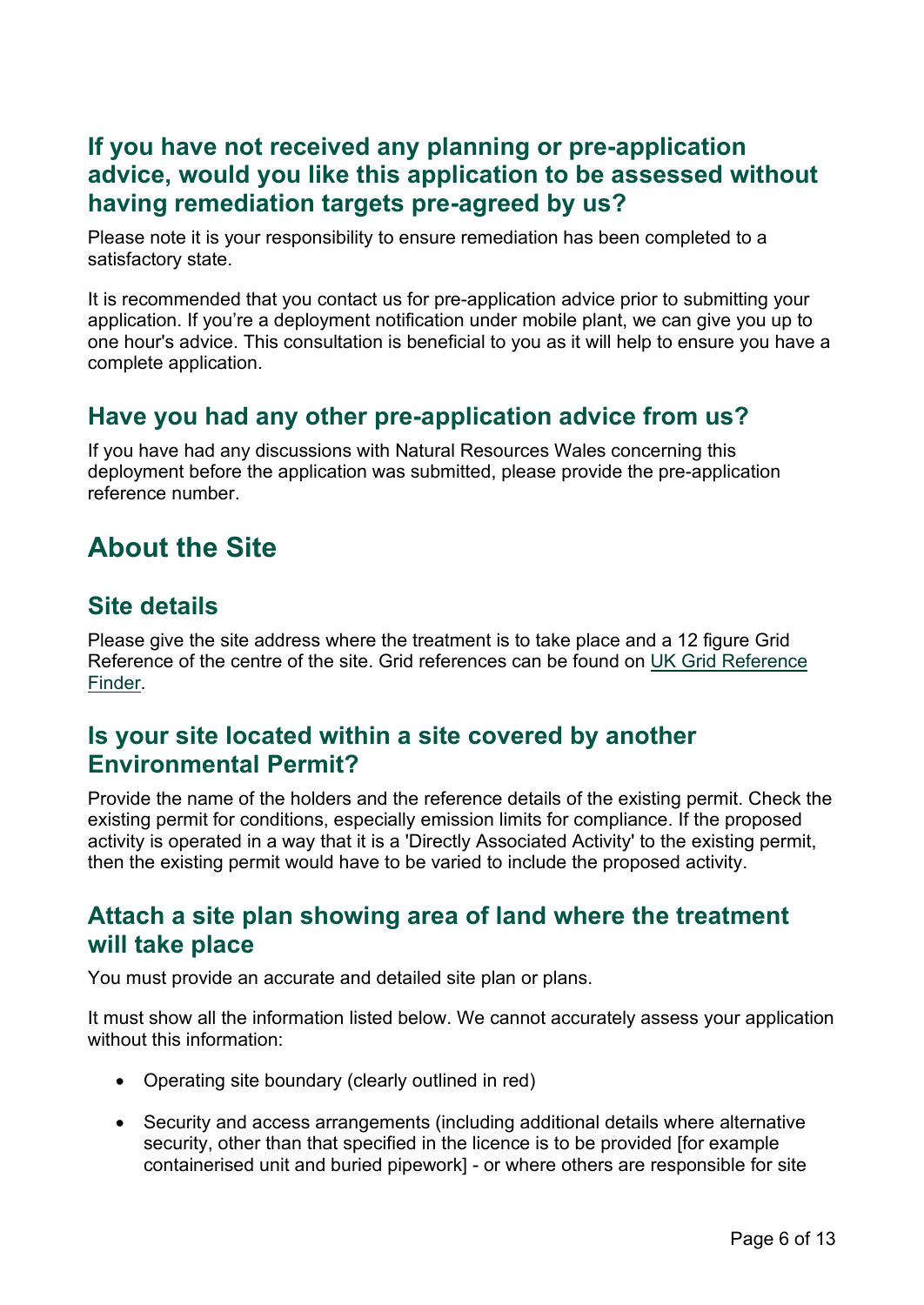security of a larger redevelopment scheme and you are relying on that security for your plant).

- Areas of waste soils and contaminated material, substances or products for remediation by the mobile plant
- Location/siting of principle plant and equipment
- Process treatment and storage areas including any buildings, bays and fixed tanks, quarantine areas, areas of hardstanding, areas of impermeable pavement and sealed drainage – where it is not possible to clearly draw these, include text which confirms that all potentially polluting materials will be deposited, stored, treated or otherwise handled in an area of the site where an engineered containment and drainage system has been provided
- Drainage systems for the operating site, including all interceptors, sumps and discharge points
- Proposed location of boundary monitoring points and pollution control units (e.g. for noise, dust and VOCs emissions)
- Potential receptors (for example, housing)– identify all land uses immediately surrounding the site on the site plan including any areas of public open space
- Protected sites only SACs, SPAs, Ramsar or SSSI sites within 1km of the operating site need to be identified on the site plan

### <span id="page-6-0"></span>**Waste Types and Quantities**

#### <span id="page-6-1"></span>**Specify the waste types, quantities, contaminants, and European Waste Catalogue (EWC) code for each waste to be treated on site. Also, provide the treatment technologies to be used for each waste.**

It is quicker to assess your application if we have details of the contaminants present and their daughter products, the remediation method and the operating techniques proposed.

Fill in details of the nature of the contaminated material, quantity, contaminant to be treated, EWC code, and treatment technology you want to use. It will help us process your application if you also provide details of any wastes generated as part of the treatment.

You must use the most appropriate six-digit waste code and describe the waste using its common description/name. The waste producer will use the [waste classification technical](https://www.gov.uk/government/publications/waste-classification-technical-guidance)  [guidance -](https://www.gov.uk/government/publications/waste-classification-technical-guidance) WM3. If your permit contains a list of waste, you must ensure the waste you wish to treat is listed within the permit. See also how to [Classify different types of waste.](https://www.gov.uk/how-to-classify-different-types-of-waste)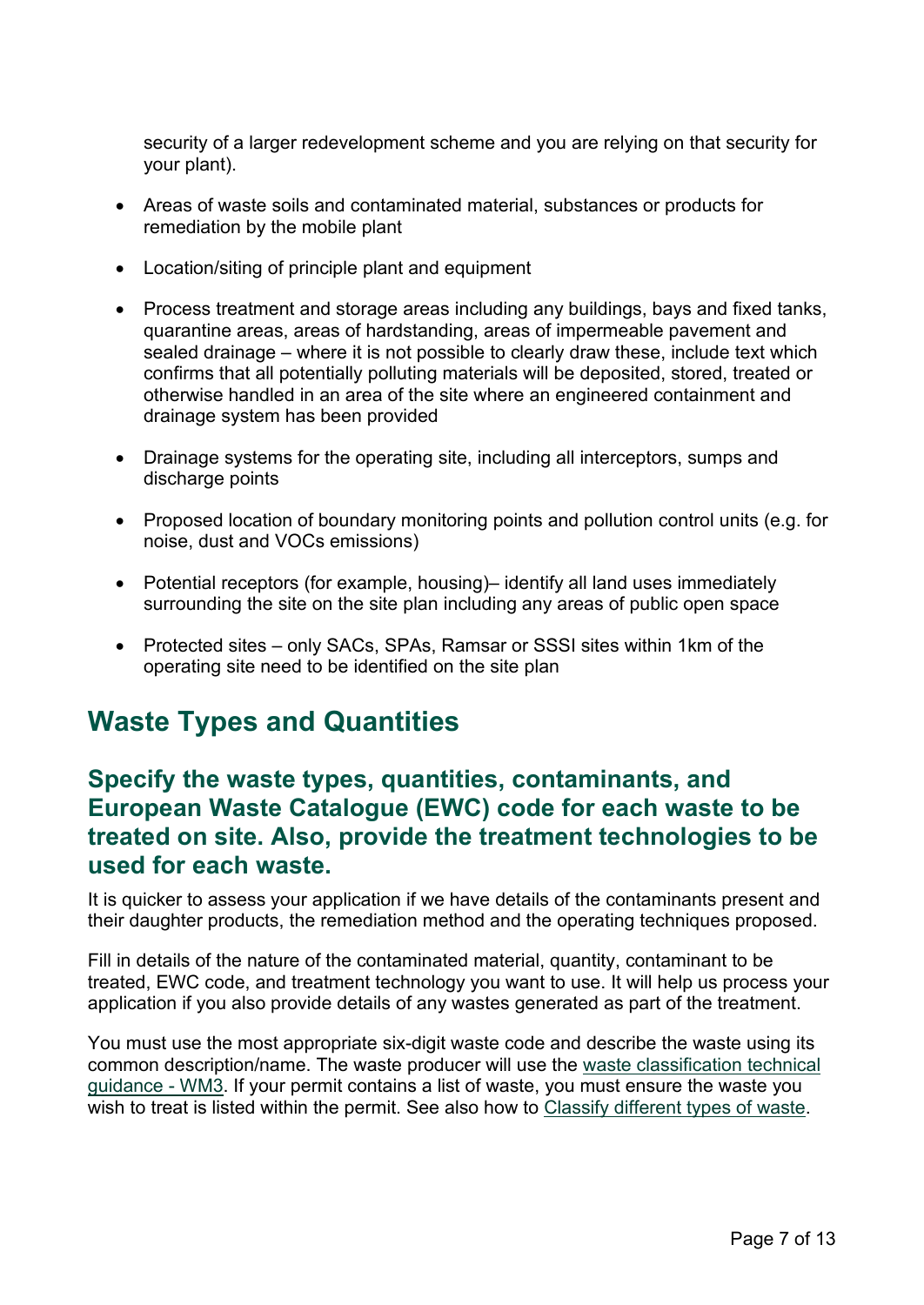List the technologies that you want to use. These should match those in your permit. We will not approve a deployment application if it includes technologies that are not in the permit. You will either have to remove these technologies from your deployment application or apply to vary your permit. We will not be able to agree your deployment application until the variation is complete.

## <span id="page-7-0"></span>**Specified activities to be carried out at the site**

#### <span id="page-7-1"></span>**Please supply details of how the specified technology is suitable for treatment.**

Provide a brief description of the planned activities and explain how they are connected to one another. Provide a description of the authorised treatment technology or technologies and provide detail on why these technologies are suitable to treat the specific contaminants in the waste material.

#### <span id="page-7-2"></span>**Provide details how residual materials/waste which cannot be treated by the specified technology are to be handled at the site**

It should also cover what you intend to with any materials/waste on site which cannot be treated. How these will be identified and the methods that you will use to ensure that they are kept separate from those materials/waste that can be treated.

#### <span id="page-7-3"></span>**Specify the maximum capacities of quarantine facilities to be used for the storage of contaminated materials destined for retesting, re-processing or off-site disposal.**

You should also include details of any containment you will be putting in place to prevent or minimise pollution. Please clearly indicate the locations of any quarantine areas on the site plan.

## <span id="page-7-4"></span>**Activities involving the import of waste**

#### <span id="page-7-5"></span>**Does the site form part of a Cluster project?**

Please indicate whether the site forms part of a Cluster project. This is where two or more sites use a shared treatment facility (a hub site) to help them recover and re-use waste soils.

For more guidance on whether or not your site forms part of a cluster project, please refer to [CL:AIRE Definition of Waste: Code of Practice](https://www.claire.co.uk/projects-and-initiatives/dow-cop)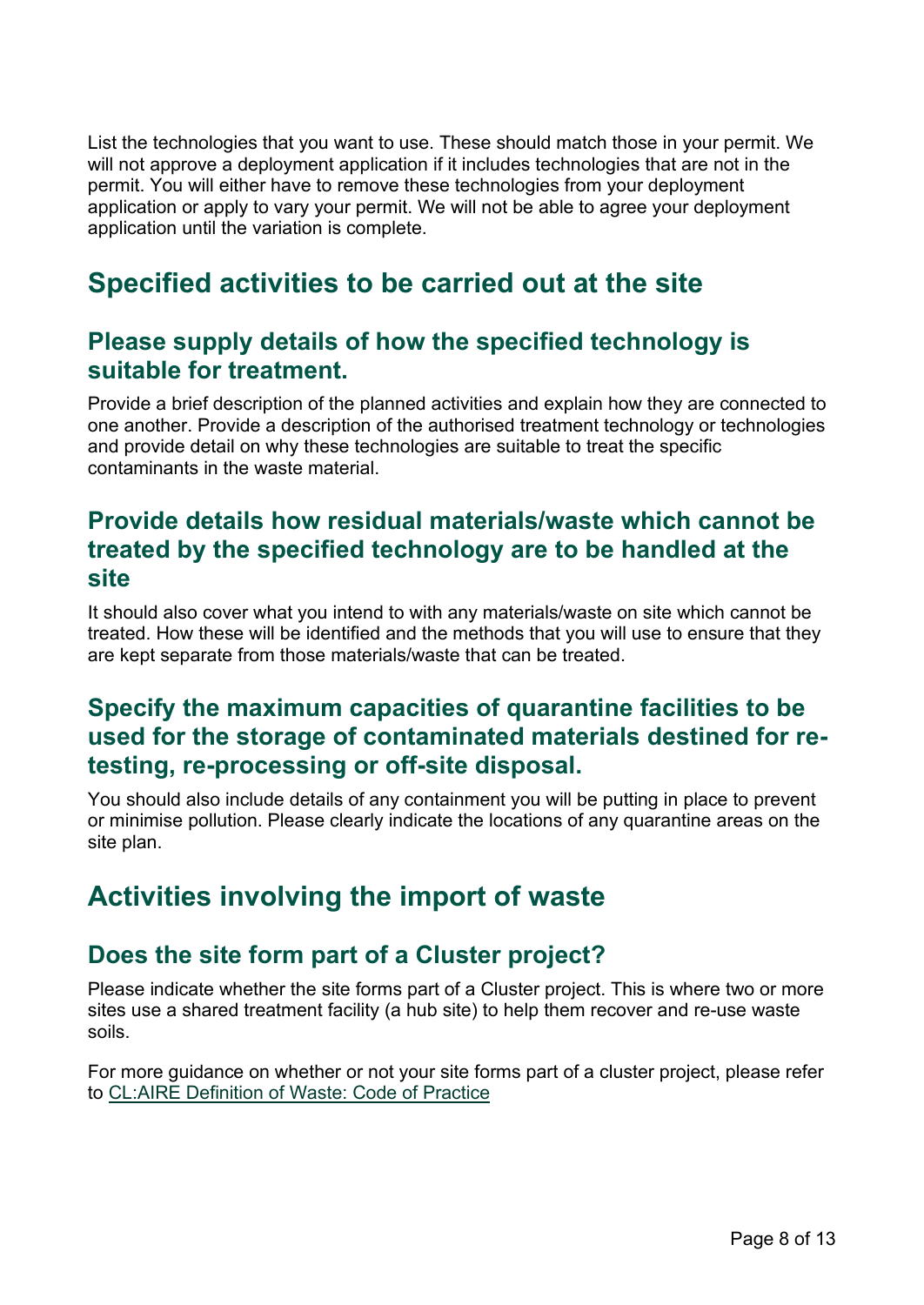#### <span id="page-8-0"></span>**Please supply details of the procedures to be adopted at the site to ensure that only those materials that are treatable with the specified technology will be treated.**

You should provide details of the measures that you will take to ensure that only the waste soil, contaminated material or contaminated groundwater that can be treated by the technologies you are planning to deploy will be treated. Your waste acceptance procedure must be robust enough to prevent unacceptable waste being brought on-site. You may have already provided some of this information in the environment management system for your permit. You may refer back to this document and use this section to provide information on any additional, site specific procedures you will use.

## <span id="page-8-1"></span>**Duration of this deployment**

#### <span id="page-8-2"></span>**What is the duration (specified period) that this deployment form is required for?**

You must tell us how long you want the deployment to last for. We usually expect deployments to last for a maximum of one year (52 weeks). If you think that your deployment will last for more than one year, you must provide adequate justification with your application at the point of initial approval.

One deployment form should be completed even when it is anticipated that there may be several distinct phases to the remediation activities that may be separated in time. Operators should have regard to any activities that will be carried out in relation to 'rebound' associated with the technology.

If you are applying to extend your deployment, you must complete the deployment form and give your previous deployment reference number. You will also need to provide evidence as to why the treatment period needs to be extended and information on any changes that may have occurred at the site during the approved period of your operation.

## <span id="page-8-3"></span>**Management supervision**

#### <span id="page-8-4"></span>**Please provide the name and contact details for the technically competent manager and nominated competent person who will oversee this deployment.**

All holders of environmental permits must demonstrate technical competence at the permit application stage or in accordance with any transitional provisions that may give time for technical competence to be acquired. A technically competent manager will be specified at this time.

Where mobile plant is used the activity may take place at some distance from the main office of the permit holder. Where deployments are countrywide, we need to know that the operator can discharge the requirements of ensuring they have control of day-to-day operations through their management procedures and any contractual arrangements. If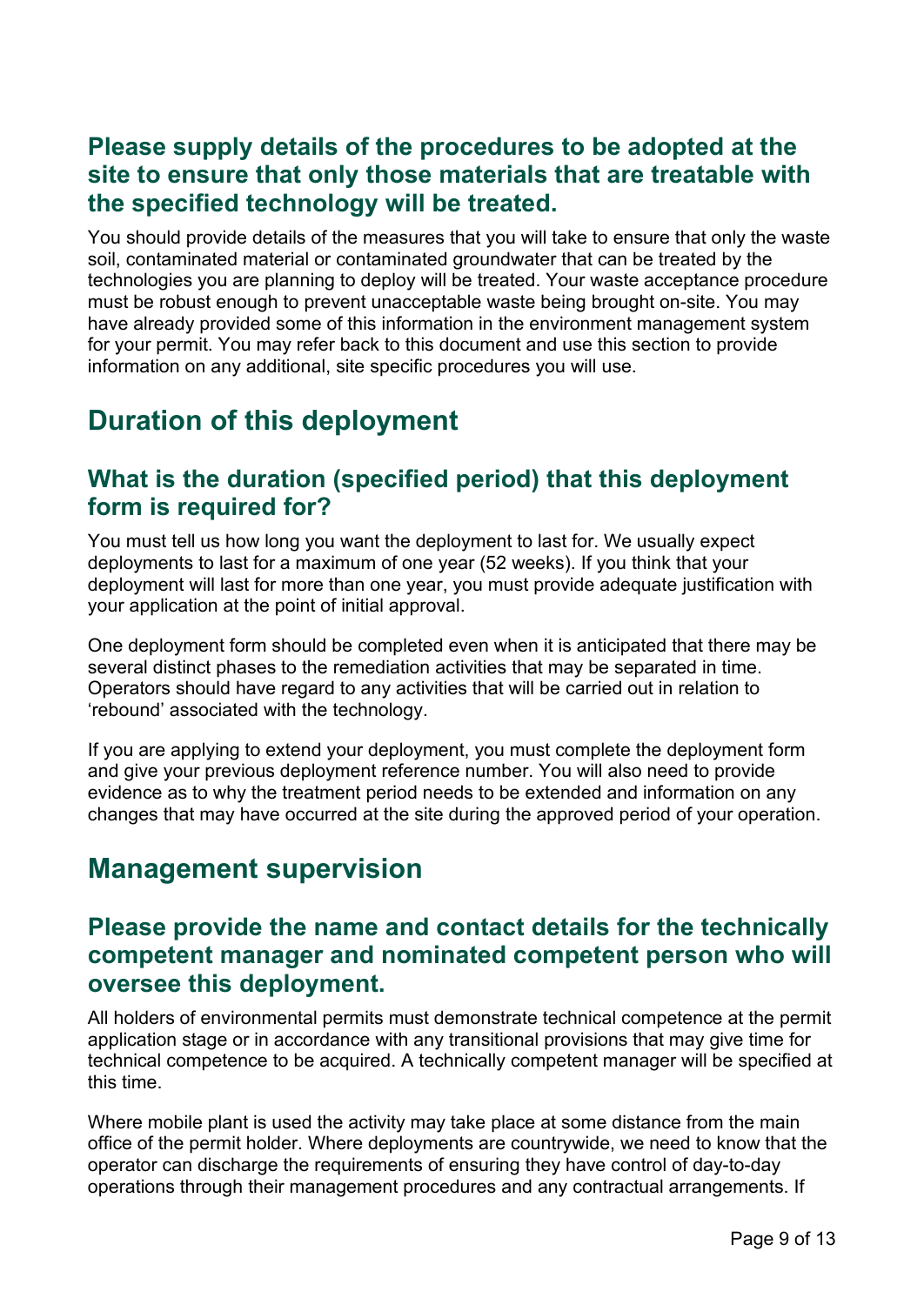things go wrong, it is the permit holder who is ultimately liable. In these instances, you must nominate a competent person who will be the main contact for the deployment and who will report to the technically competent manager.

The nominated competent person must be able to visit sites to ensure the waste operations are not causing any environmental problems. They must be able to get to the site within a reasonable time in case any problems occur, or a Natural Resources Wales officer wishes to meet them on site.

There may several nominated competent persons for any one operator.

#### <span id="page-9-0"></span>**Provide information on the site supervision plan for your technically competent manager. Specify what treatment methods can be operated unsupervised and provide a justification as to why this should be the case.**

There is a minimum requirement for attendance which is for a minimum of 1 hr/week.

Further guidance relating to technically competent management and attendance requirements can be found in [How to comply with your Environmental Permit](https://cdn.cyfoethnaturiol.cymru/media/2110/how-to-comply-with-your-environmental-permit.pdf?mode=pad&rnd=131467604540000000)

Site supervision for treatment methods that could be operated unsupervised will be agreed on case by case basis.

### <span id="page-9-1"></span>**Conceptual Site Model and Risk Assessment**

<span id="page-9-2"></span>**Please provide a conceptual site model (CSM) which identifies all plausible pollution linkages (source-pathway-receptor relationships) and potential impacts to the local environment which could arise as a result of the proposed treatment activities.** 

The CSM should consider all potential sources of pollution including:

- the contaminants themselves
- daughter products resulting from the remedial action
- waste residues generated during the remedial action for example, waste waters
- emissions (e.g. dust, fibres, particulates, vapours, gases, aerosols, odour, noise, vibration and VOCs)
- reagents used
- the final treated material
- storage of fuel oil or chemical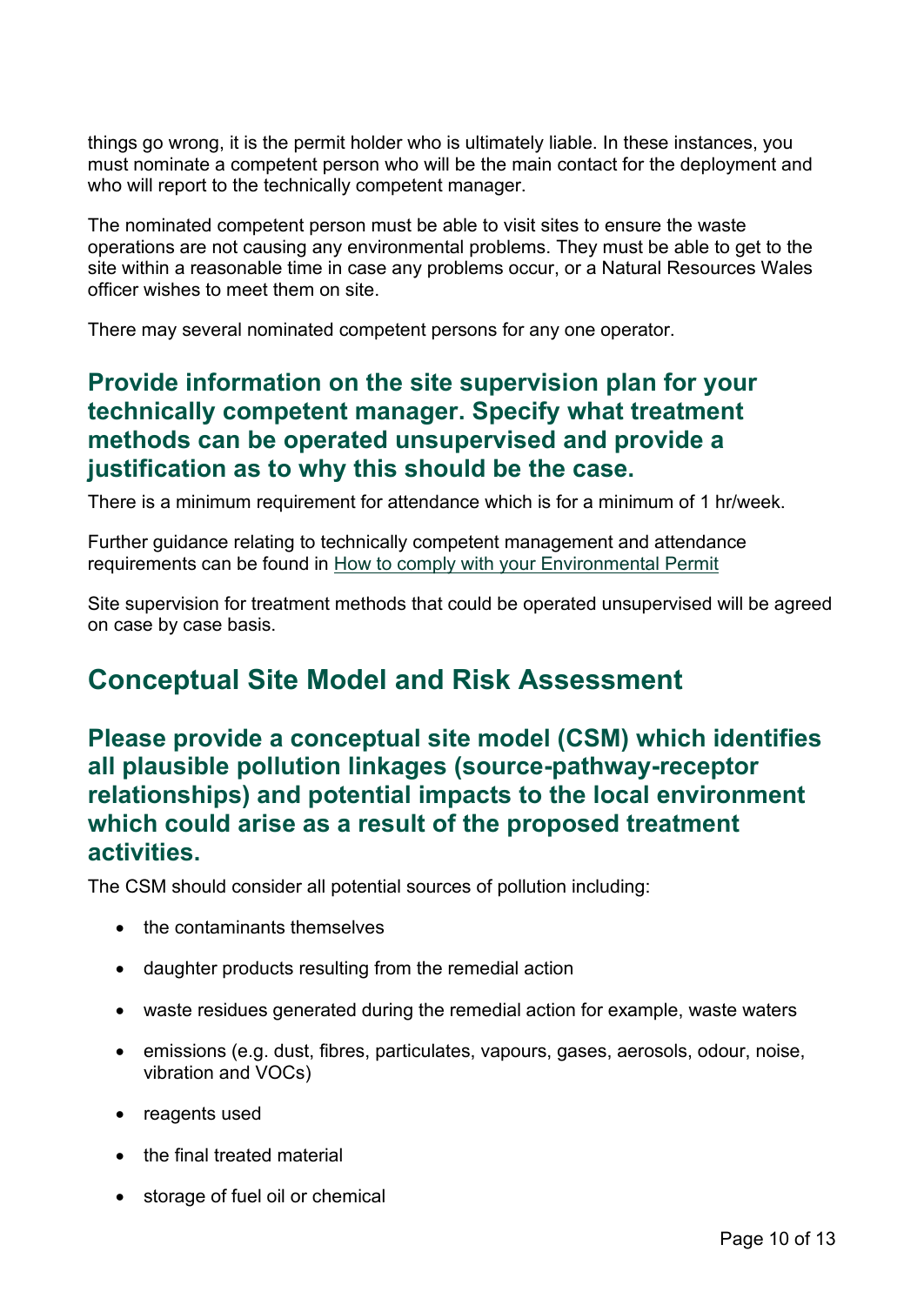The CSM should list all site-specific pathways that exist without control measures (e.g. engineered containment system) in place. This might include dermal contact, inhalation, migration through groundwater and fractured rocks, surface water runoff etc.

The CSM should identify the actual receptors surrounding the site that may be at risk including information on any special habitat sites that are likely to be affected.

You can choose the format of your conceptual site model. Please cross reference any conditions in your permit, where applicable, that require appropriate pollution control measures to be in place.

The risk assessment involves identifying potential source-pathway-receptor linkages and then putting in the management controls that remove or reduce any risks to the receptor. You must detail the steps that will be taken to manage the risk to the sensitive receptors identified. These should include written management and operational procedures that are required as part of your permit to control any risk to human health or pollution of the environment. The controls put in place depend on both the properties of the waste and the sensitivity of the receptors. Additional guidance is included in [Risk assessments for](https://www.gov.uk/government/collections/risk-assessments-for-specific-activities-environmental-permits)  [specific activities: environmental permits.](https://www.gov.uk/government/collections/risk-assessments-for-specific-activities-environmental-permits)

#### <span id="page-10-0"></span>**Finding information on sensitive receptors**

You can find information on:

- [Find protected areas of land and sea](https://naturalresources.wales/guidance-and-advice/environmental-topics/wildlife-and-biodiversity/protected-areas-of-land-and-seas/find-protected-areas-of-land-and-sea/?lang=en)
- [Lle Geo-Portal for Wales](https://lle.gov.wales/home?lang=en)
- [Wales environmental information mapping system](https://naturalresources.wales/evidence-and-data/maps/wales-environmental-information/?lang=en)

## <span id="page-10-1"></span>**Pollution Control**

#### <span id="page-10-2"></span>**Please provide details of any site specific measures needed to control/minimise emissions, and prevent pollution of the environment and/or harm to human health resulting from your treatment activities**

This should detail the control measures that you will put in place to minimise risks/impacts identified in your risk assessment.

For example:

- How you are going to collect, treat and contain any dusts, fibres and particulates from the treatment process to prevent pollution and harm to human health
- How you are going to minimise any noise and vibration at the site, for example strategic site layout, screening, temporary bunding.
- How odours and VOC emissions are to be controlled at the operating site.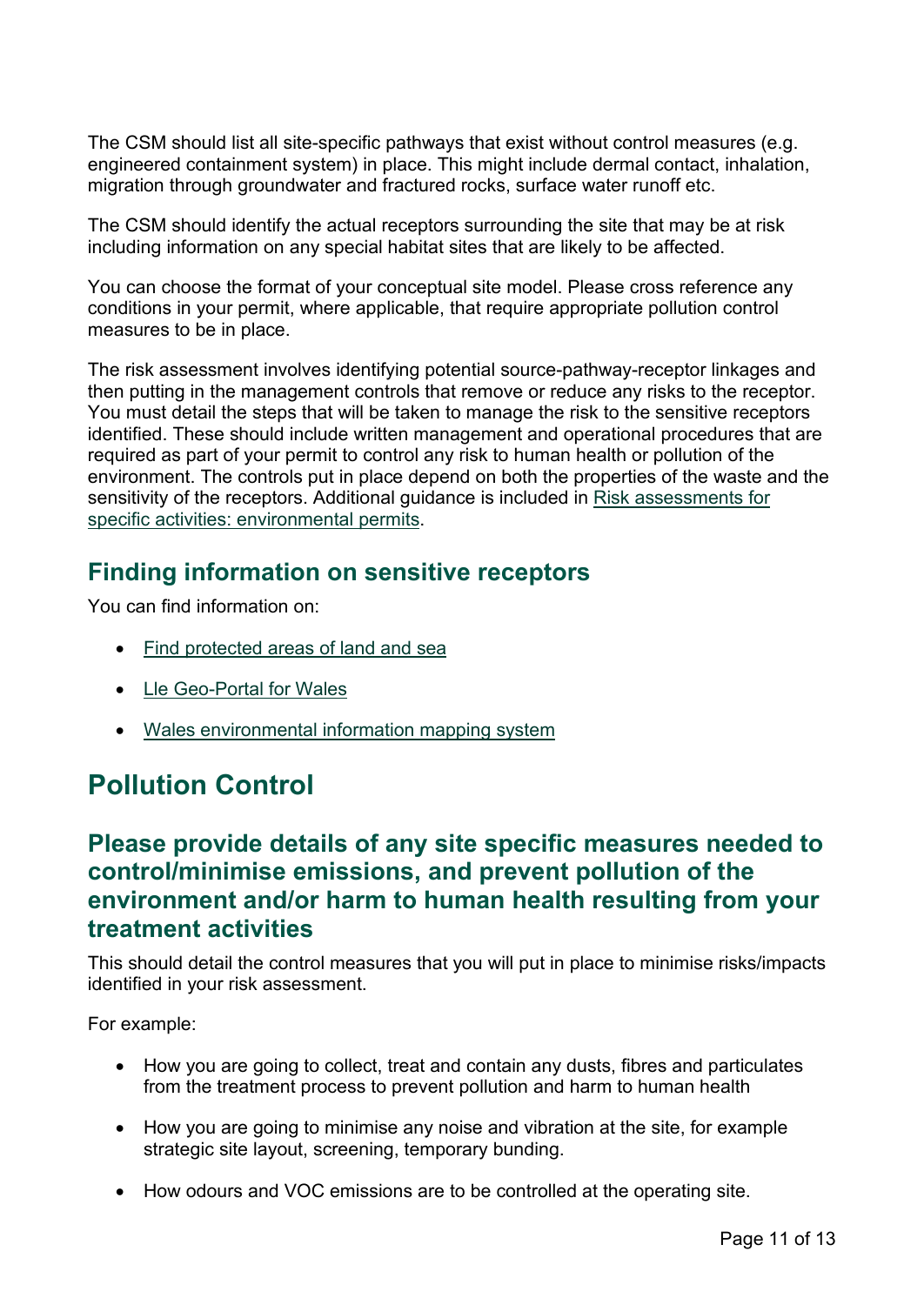- If the nature of the material that is to be stored and treated is such that it will contain substances that will attract pests or scavengers or is likely to release litter, how these will be managed and controlled
- How groundwater and surface water contamination will be prevented or minimised

## <span id="page-11-0"></span>**Emission Monitoring Plans**

#### <span id="page-11-1"></span>**Provide a site specific monitoring plan for any emissions that may be generated by the proposed treatment activities.**

They may include all or some of the following: groundwater, surface water, soil gases, air emissions, noise, vibration, odour and VOCs. Specify the indicator parameters you propose to use for each of the emissions being monitored and provide a justification on why they are the most appropriate parameters to detect impact and prevent pollution. Depending upon your technology the plan should include both point source and wider (fugitive) emissions monitoring.

You must provide a site specific monitoring plan that is appropriate for the proposed activity. Where your risk assessment has shown there is an emissions risk which requires control, you must monitor to determine the emissions and the effectiveness of any abatement systems. For example, stockpiling at a site surrounded by residential properties would require air monitoring for dusts and VOCs both close to the stockpile and at boundaries depending on location of receptors. The level of monitoring would depend on the risks involved but as a standard rule, daily visual and olfactory monitoring should be considered.

Your monitoring plans should include the following:

- Pollutants to be monitored
- Emission limits and Trigger levels for each pollutant
- Number and location of point source emission points. Point source emission include stack emissions, off-gasses from exhaust, effluent from water treatment plants. These must be monitored/sampled prior to discharge. The environmental media into which they are being discharged (air, surface and groundwater) must also be monitored (usually at site boundaries) to ensure environmental quality standards (EQS) are maintained.
- Influent and effluent details (only use this if there are no emission limits for a particular hazardous air pollutant. A 95% removal rate must be maintained at all times)
- Monitoring protocol which includes frequency of monitoring, type of equipment, calibration, accreditation, sample collection and procedure
- The experience and qualifications of personnel carrying out the monitoring and the personnel responsible or interpreting and acting upon the results of monitoring